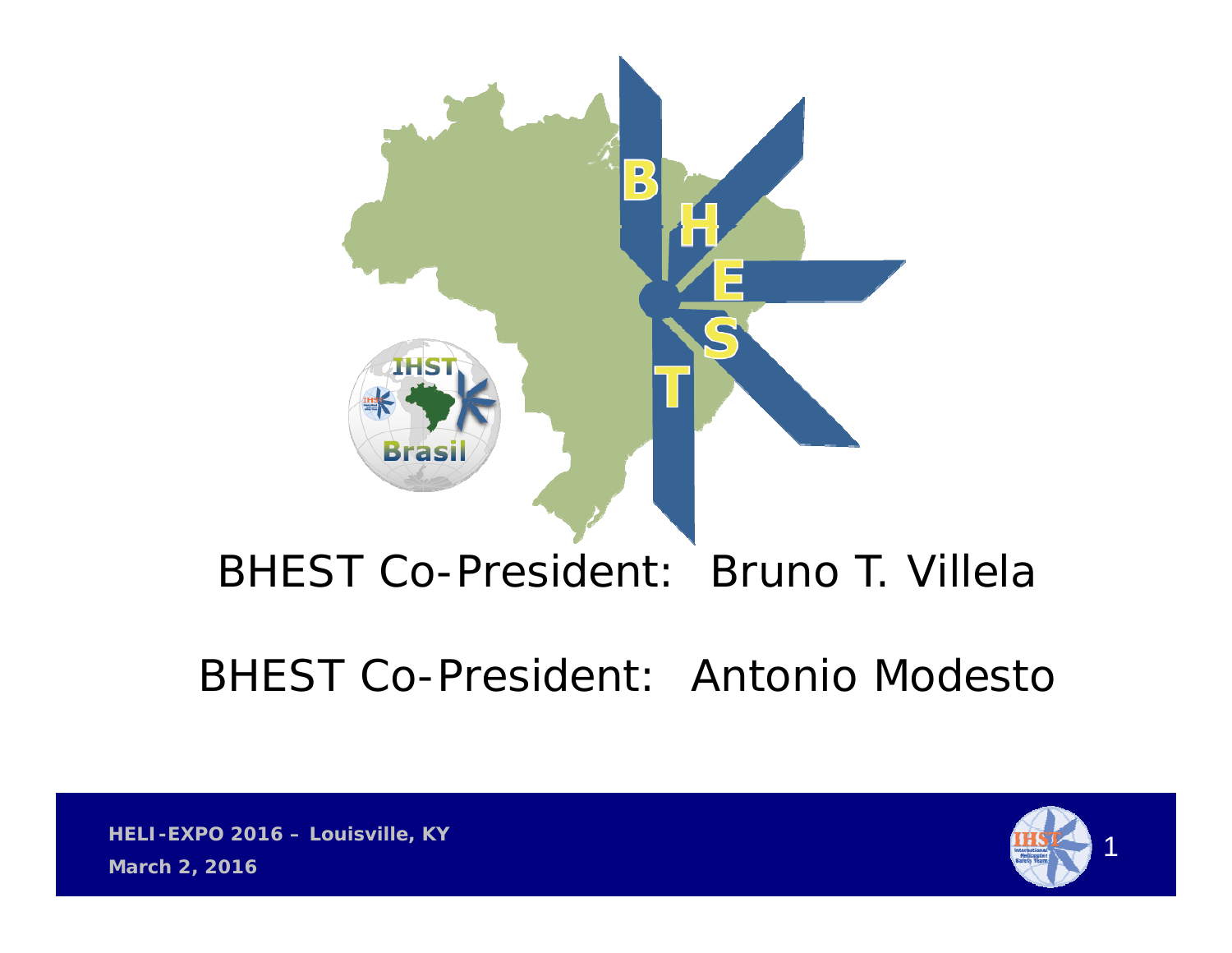# Overview Accidents analyses  $\checkmark$  Products  $\checkmark$  Results

- Current focus
- $\checkmark$  Plans for promotion
- Support from stakeholders



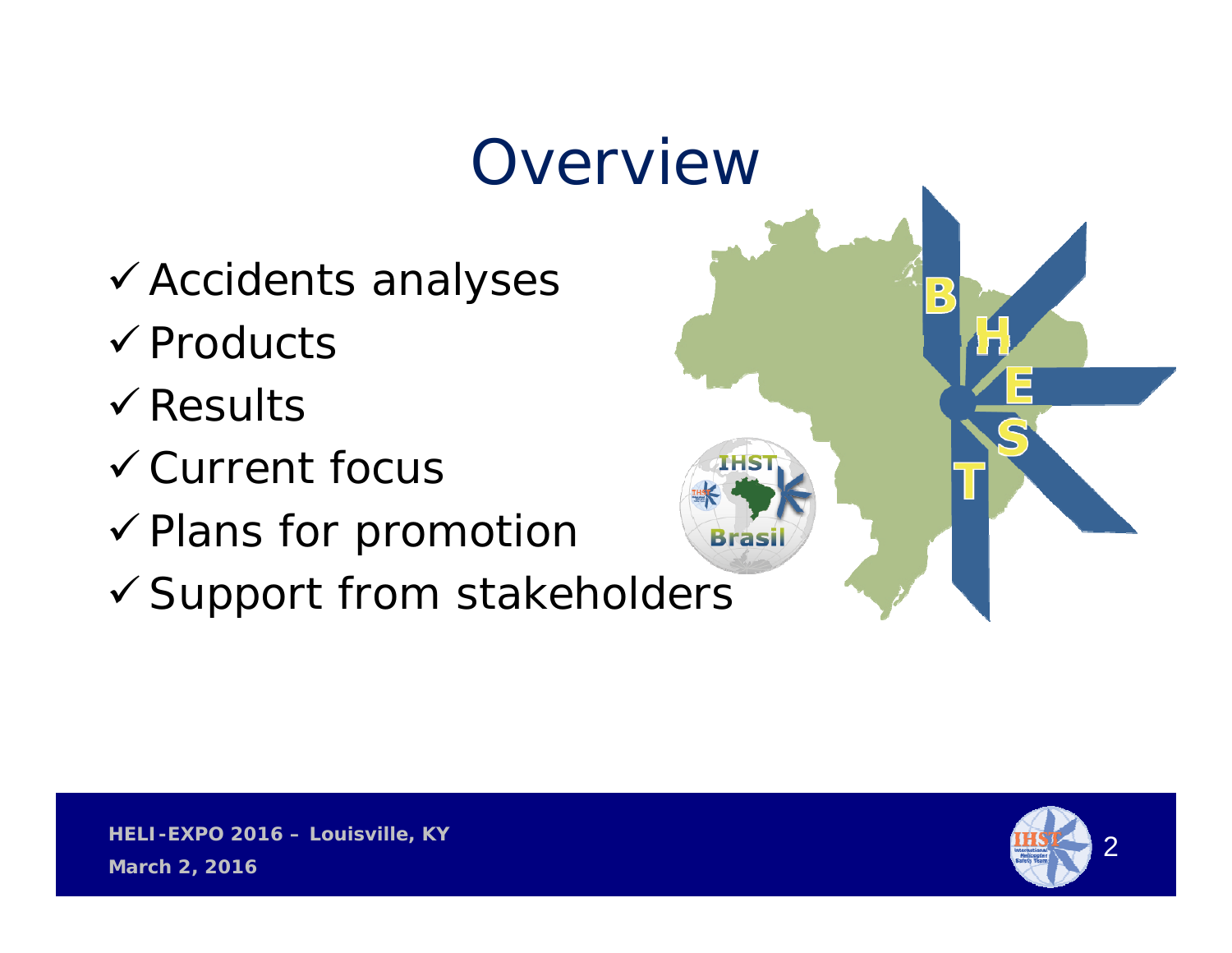## Analyses results - 2000, 2006 e 2007



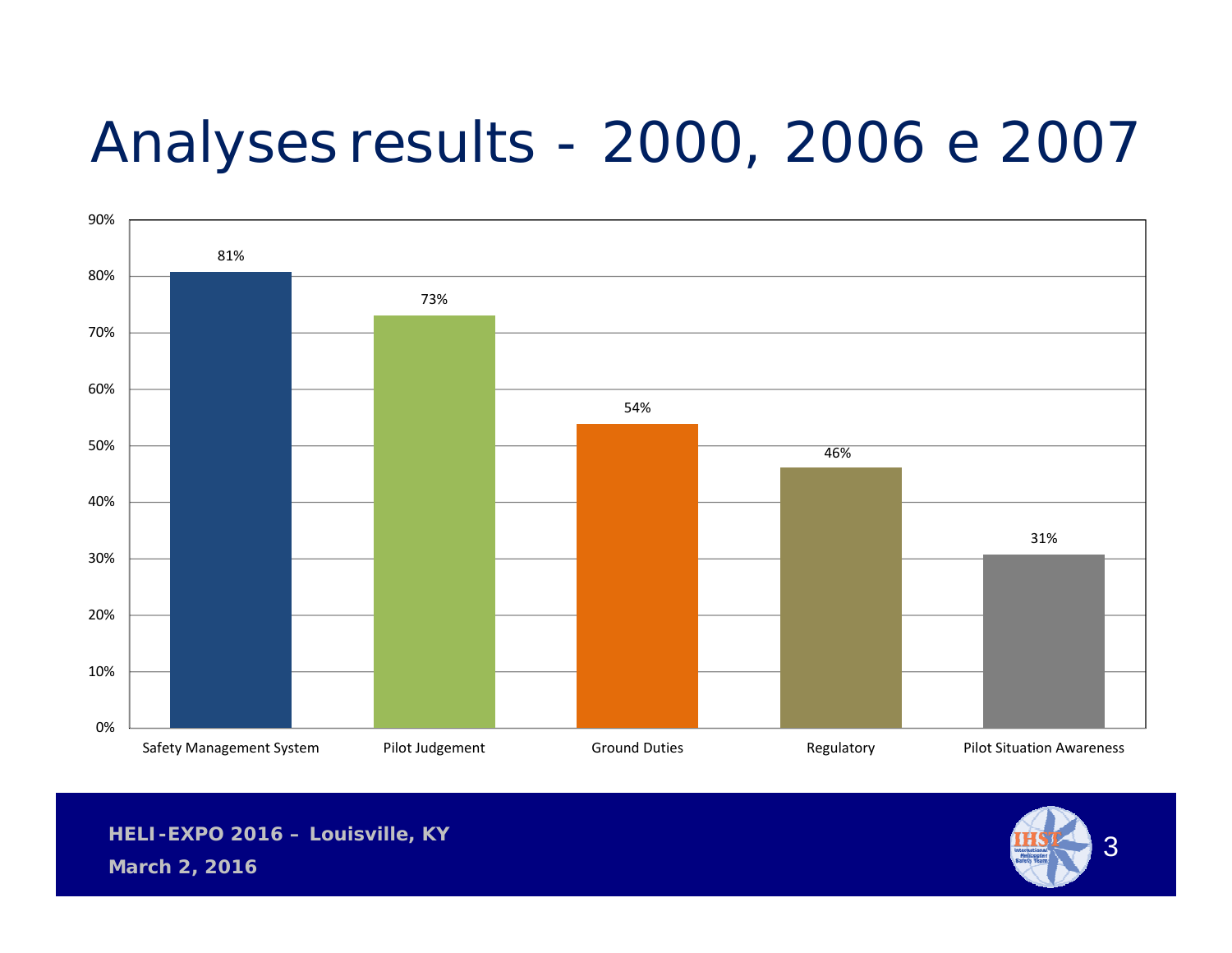# Comparing among Continents

|                                     | Europe | <b>USA</b> | <b>Brazil</b> |
|-------------------------------------|--------|------------|---------------|
| <b>Pilot Judgment &amp; Actions</b> | 68%    | 84%        | 73%           |
| <b>Safety Management</b>            | 52%    | 43%        | 81%           |
| <b>Ground Duties</b>                | 40%    | 37%        | 54%           |
| Data Issues                         | 37%    | 73%        | 8%            |
| <b>Pilot Situation Awareness</b>    | 34%    | 31%        | 31%           |
| <b>Mission Risk</b>                 | 28%    | 19%        | 27%           |
| Part / System Failure               | 22%    | 28%        | 15%           |
| Maintenance                         | 14%    | 20%        | 27%           |
| Regulatory                          | 8%     | 20%        | 41%           |



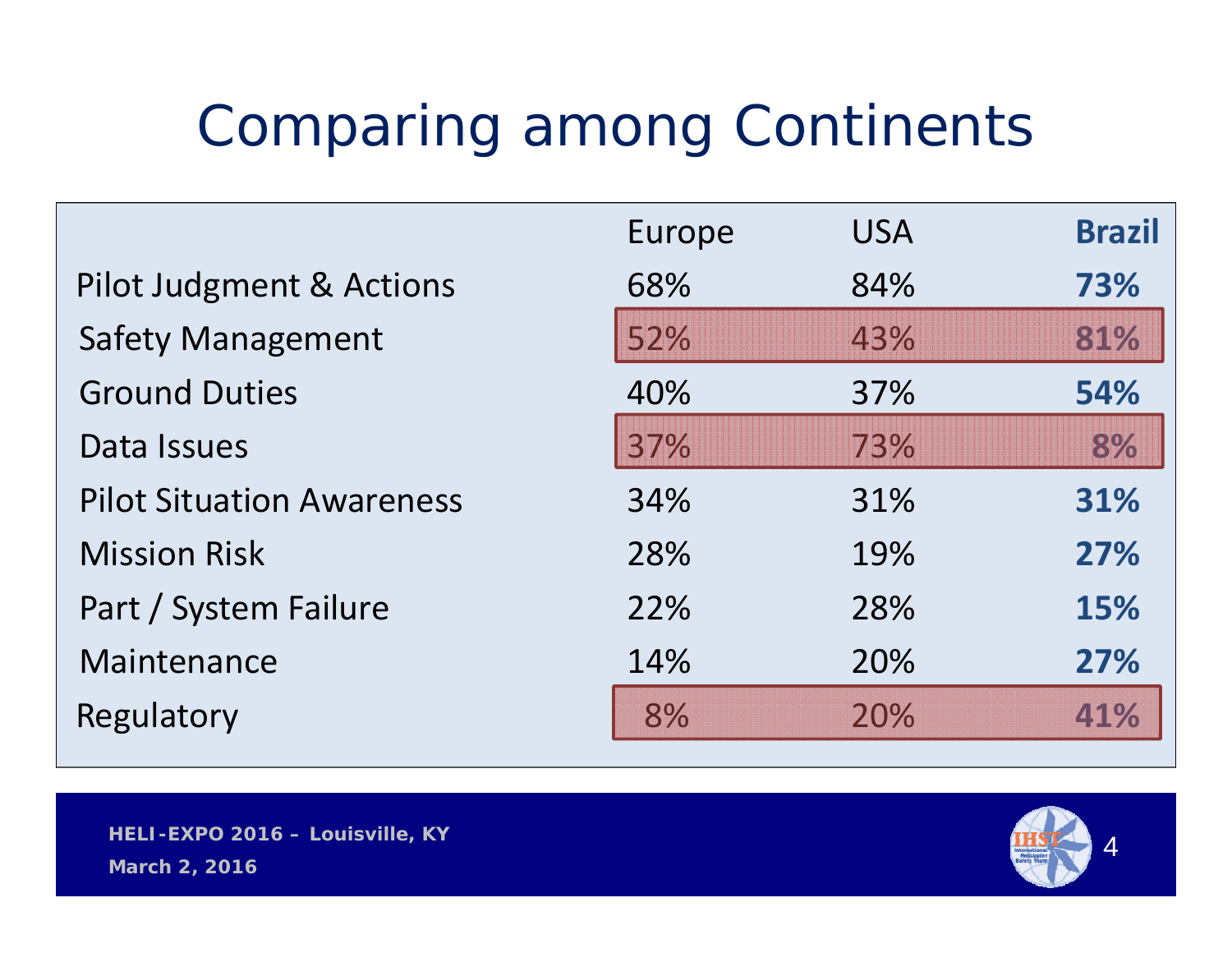# **Products**



 $\checkmark$  Translations

- $\checkmark$  EHEST Leaflets (3 out of 6 printed)
- $\checkmark$  IHST USA HFDM Toolkit
- $\checkmark$  IHST USA SMS Toolkit
- $\checkmark$  HAI video subtitles (Autorotations and Wire Environment)

### $\checkmark$  2 IHST Brazil Information Bulletins

- Cargo Hook
- $\checkmark$  Hoist
- $\checkmark$  IHST Brazil folders and banners
- $\checkmark$  Presentations in Seminars and Conferences
	- $\checkmark$  2012 5 events  $\checkmark$  2014 4 events
	- $\checkmark$  2013 4 events  $\checkmark$  2015 3 events
- Helicopter Safety Symposium (HELIBRAS ) ‐ 700+ attendees
- $\checkmark$  Helibras SMS Road Show Goiania, Belo Horizonte 100+ attendees

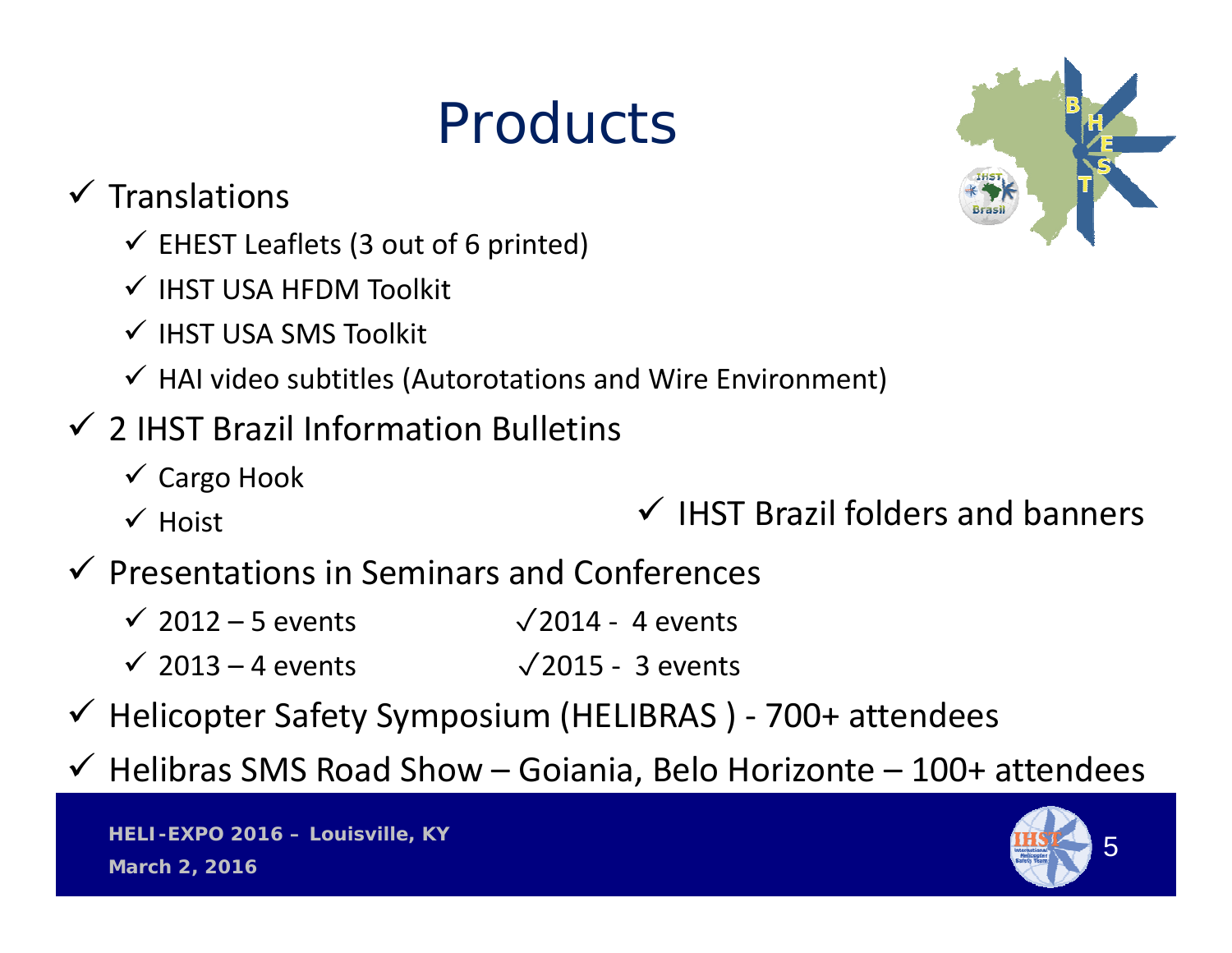# Brazilian Civil Helicopter Fleet



Source: ANAC

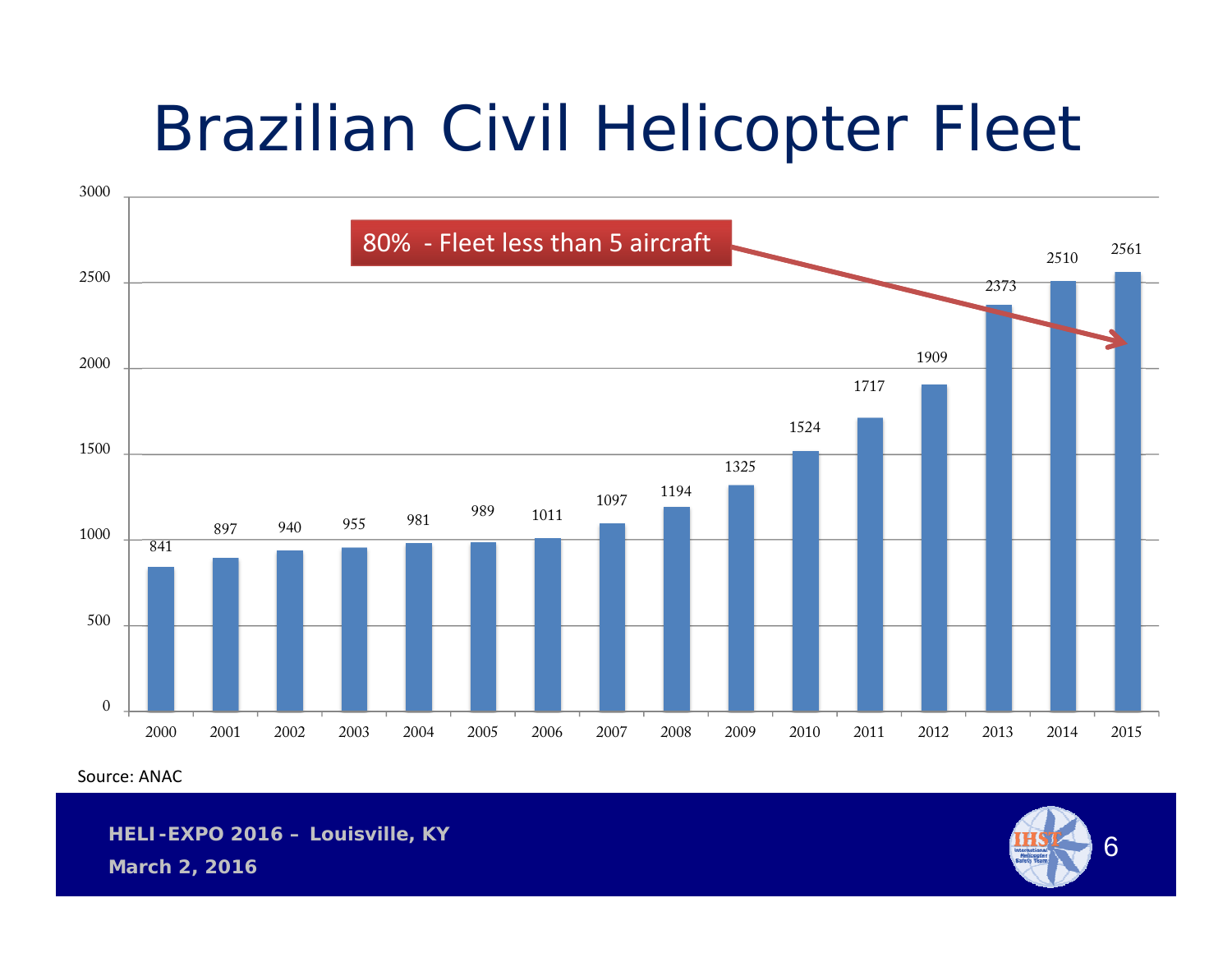# Civil Helicopter Accidents

#### **Accidents and Fatal Accidents**



**HELI-EXPO 2016 – Louisville, KY**

**March 2, 2016**

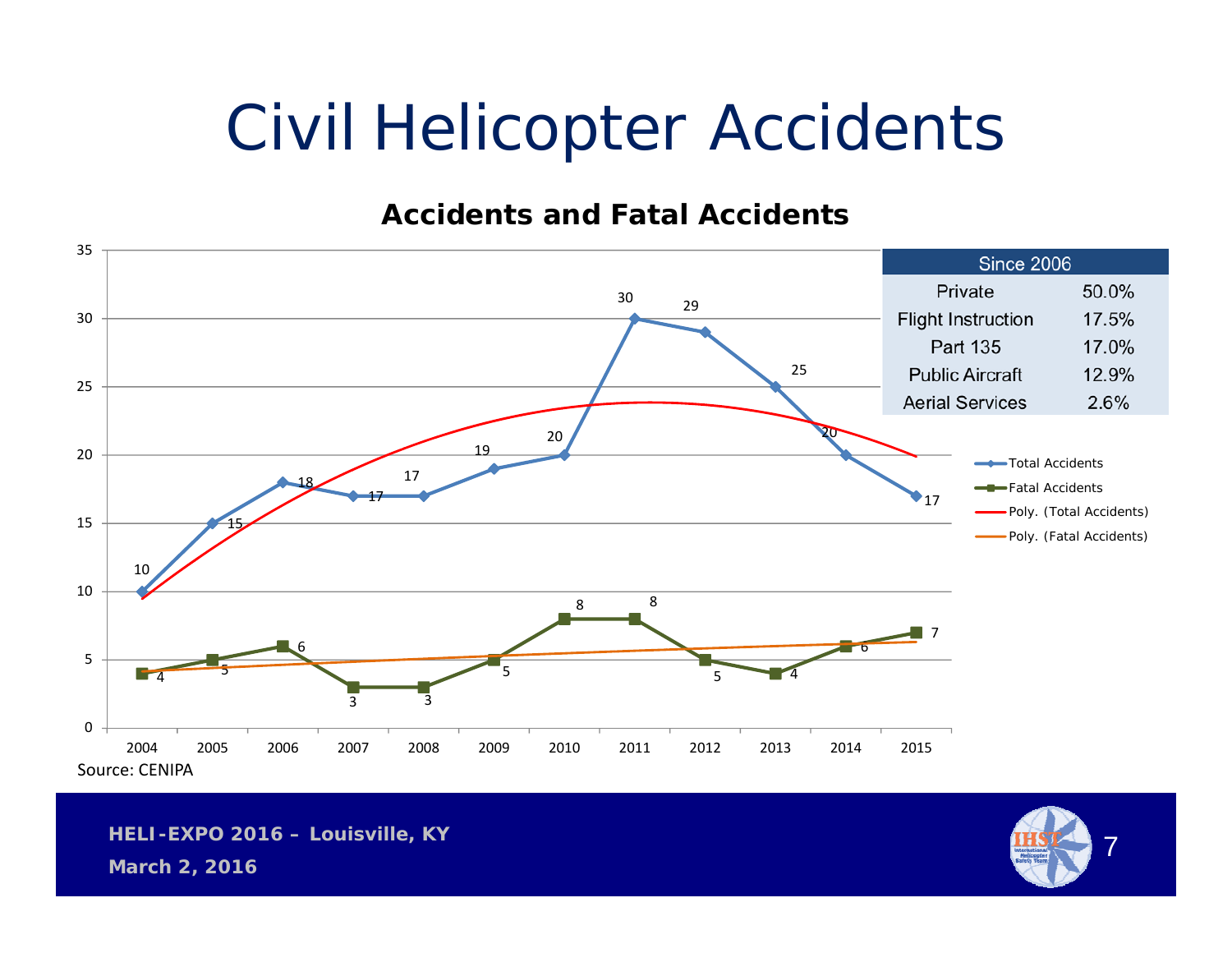#### **Accidents per 1,000 aircraft**



Source: BHEST

**HELI-EXPO 2016 – Louisville, KY**



**March 2, 2016**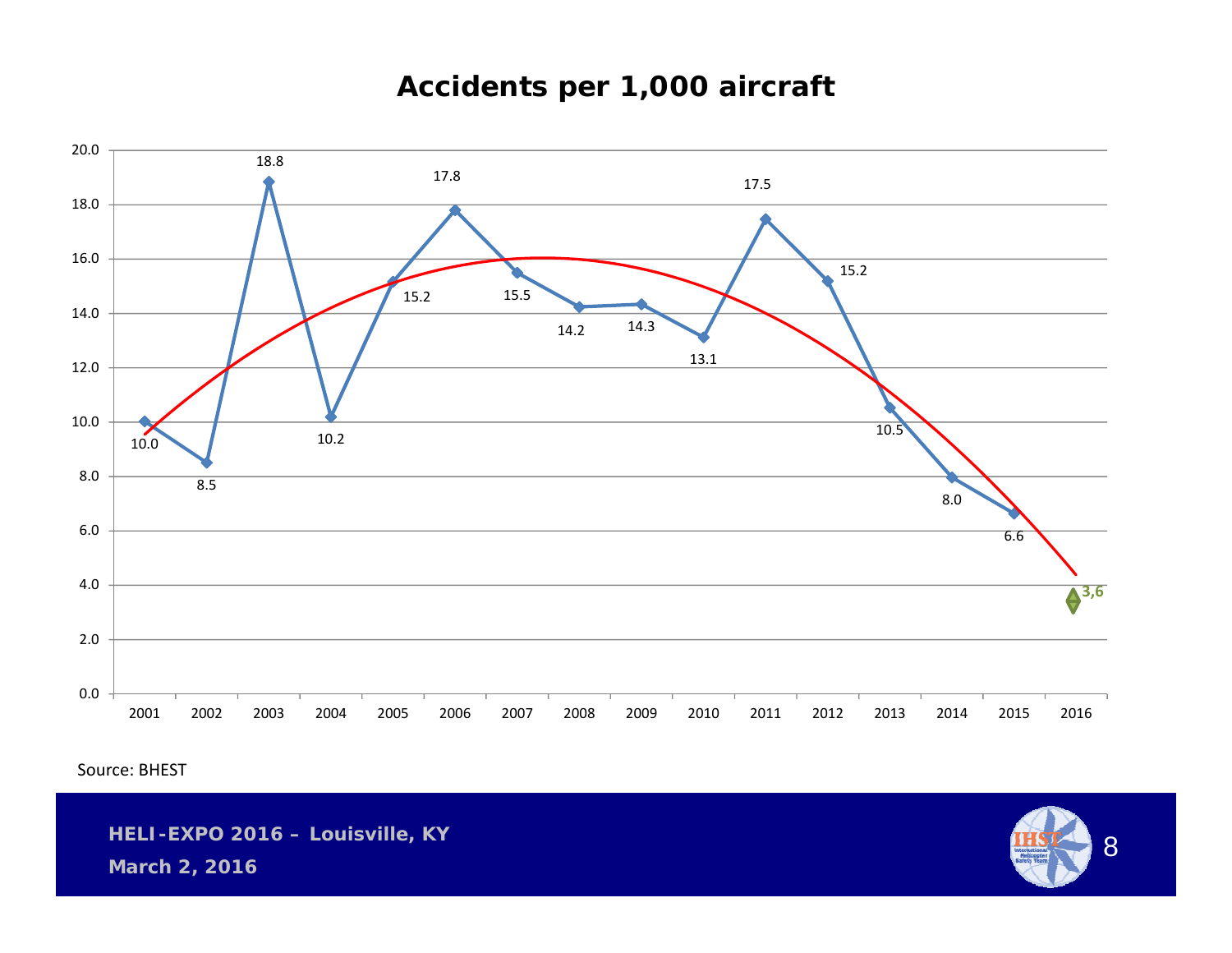#### **Total Fatalities in Accidents**



Source: CENIPA

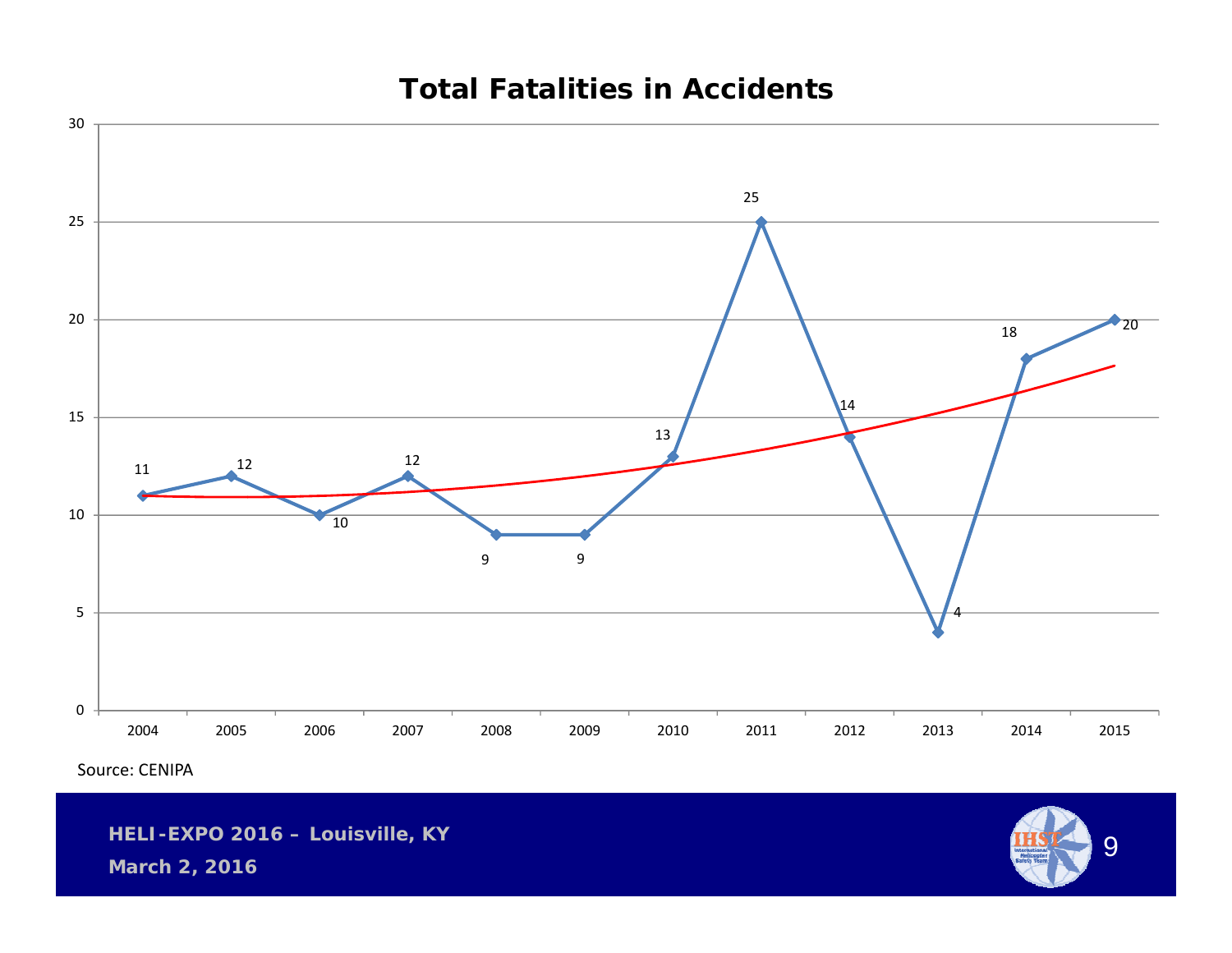|                                                | <b>Contributing Factor</b>        | <b>Occurrences</b> | % of accidents |
|------------------------------------------------|-----------------------------------|--------------------|----------------|
| Fatal                                          | Adverse meteorological conditions | 15                 | 48.4%          |
|                                                | Flight planning                   | 15                 | 48.4%          |
| <b>Accidents</b>                               | Flight indiscipline               | 14                 | 45.2%          |
|                                                | Piloting judgment                 | 13                 | 41.9%          |
|                                                | Managerial supervision            | 12                 | 38.7%          |
| Analysis                                       | <b>Attitude</b>                   | 12                 | 38.7%          |
|                                                | <b>Decision process</b>           | 11                 | 35.5%          |
| <b>Results</b>                                 | <b>CRM</b>                        | 8                  | 25.8%          |
|                                                | Low pilot experience              | 8                  | 25.8%          |
|                                                | Commands application              | 7                  | 22.6%          |
|                                                | <b>Instruction</b>                | 7                  | 22.6%          |
|                                                | <b>High motivation</b>            | 7                  | 22.6%          |
|                                                | Managerial planning               | 7                  | 22.6%          |
|                                                | Training and capacitation         | 6                  | 19.4%          |
|                                                | Organizational culture            | 5                  | 16.1%          |
|                                                | <b>Judgment</b>                   | 4                  | 12.9%          |
|                                                | <b>Disorientation</b>             | 3                  | 9.7%           |
|                                                | Fatigue                           | 3                  | 9.7%           |
|                                                | Aircraft maintenance              | 3                  | 9.7%           |
| 49% of fatal accidents<br>since 2004 analyzed. | Communication                     | 3                  | 9.7%           |
|                                                | <b>Emotional state</b>            | 3                  | 9.7%           |

Organizational processes

Source: CENIPA



 $9.7%$ 

 $\overline{3}$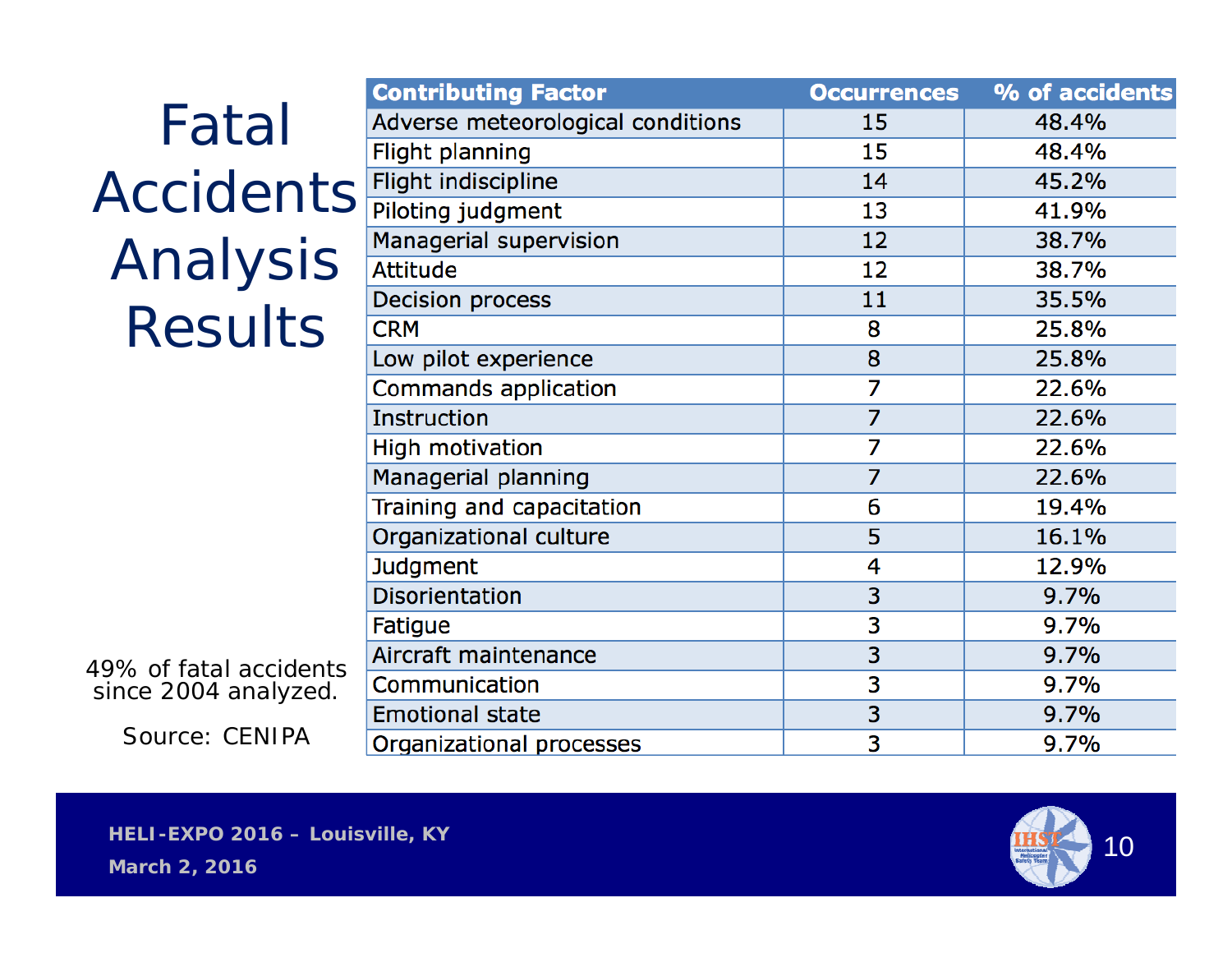

#### **Fatal Accidents**

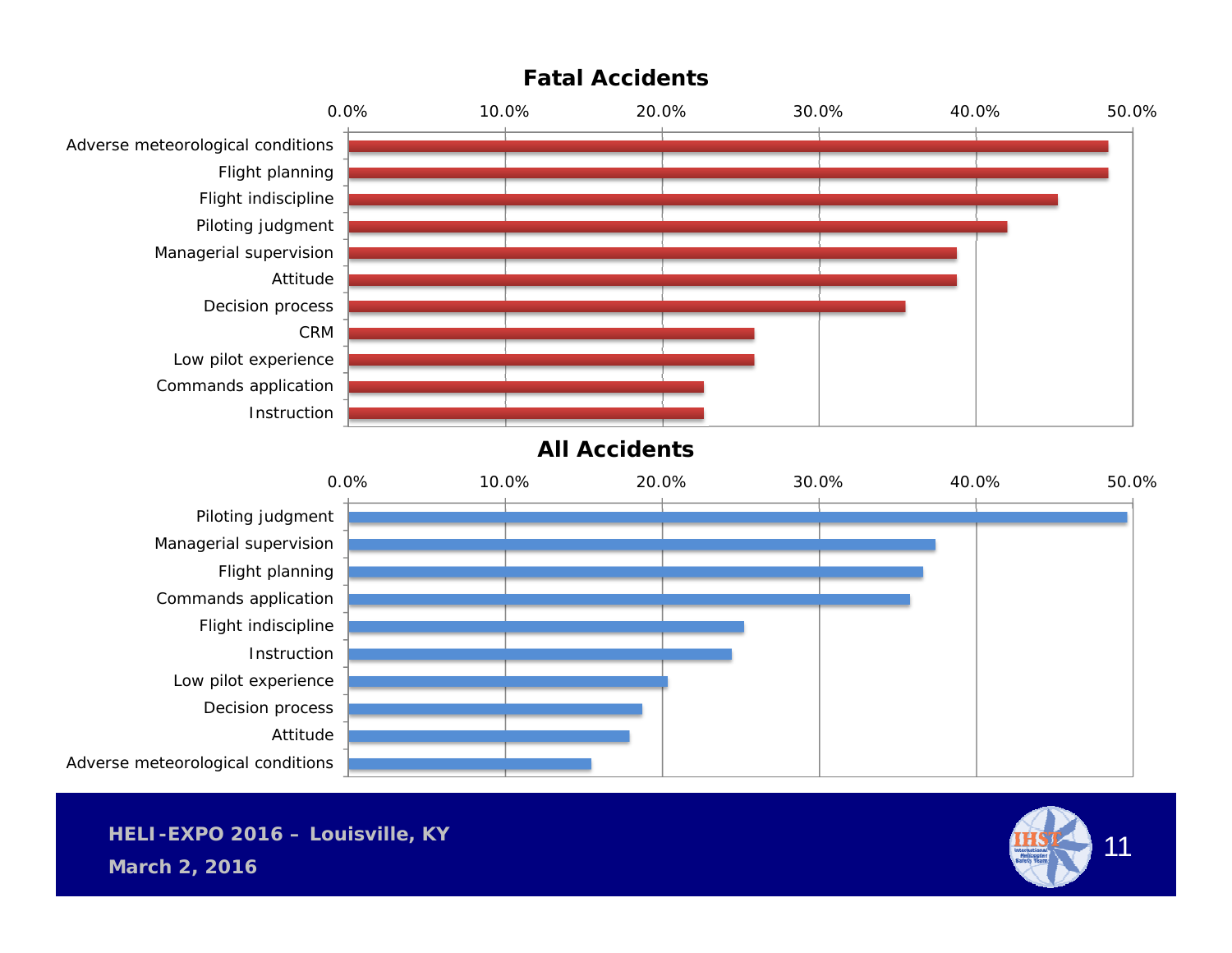# Current Focus



- Getting ANAC involved
- Change regulations regarding check‐rides
- $\checkmark$  Reach out to small operators and flight schools
- 4 Working Groups
	- $\checkmark$  JHSAT
	- $\checkmark$  Training
	- $\checkmark$  SMS
	- $\checkmark$  Regulations



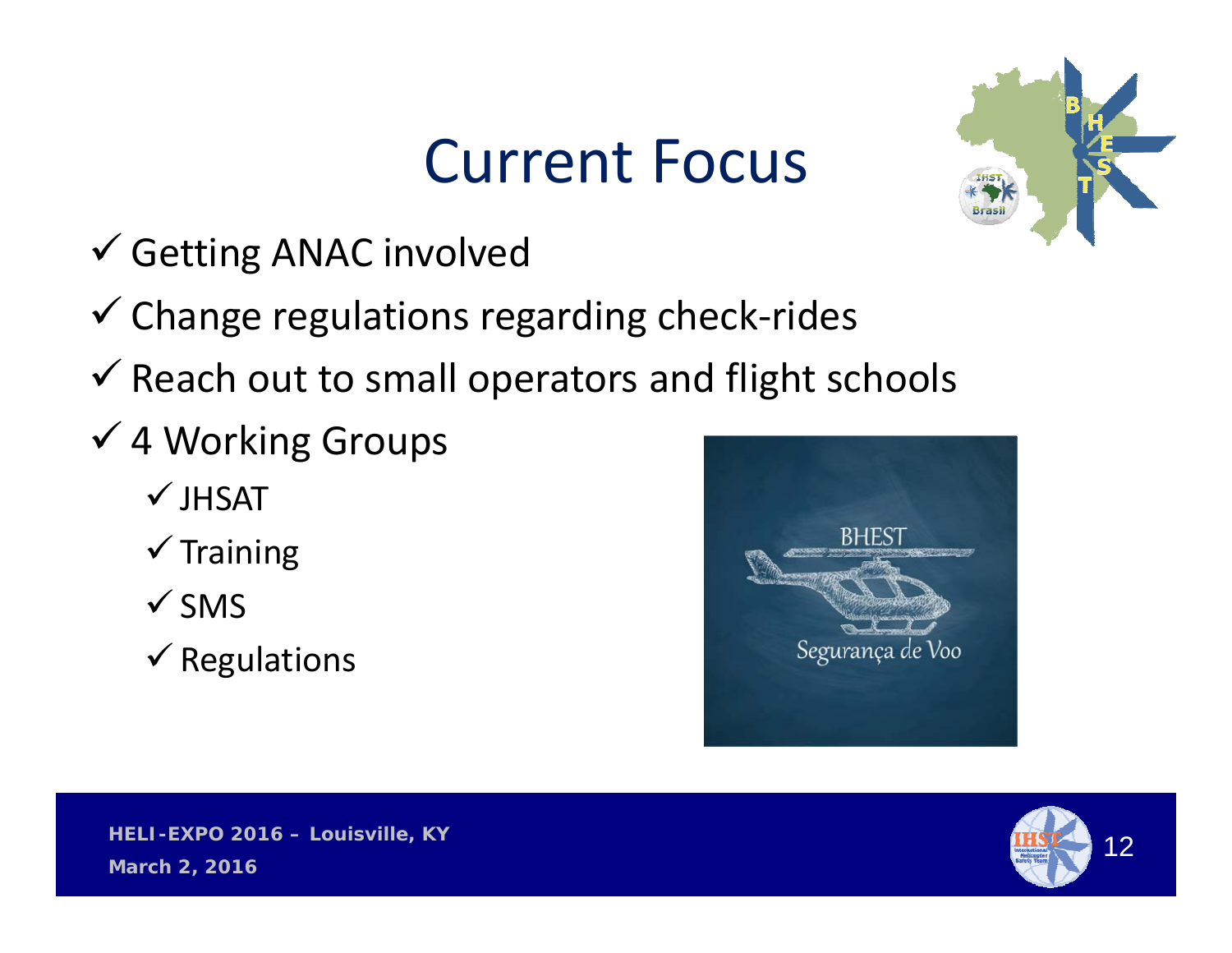### Plans for Promotion



Calendar

Forum

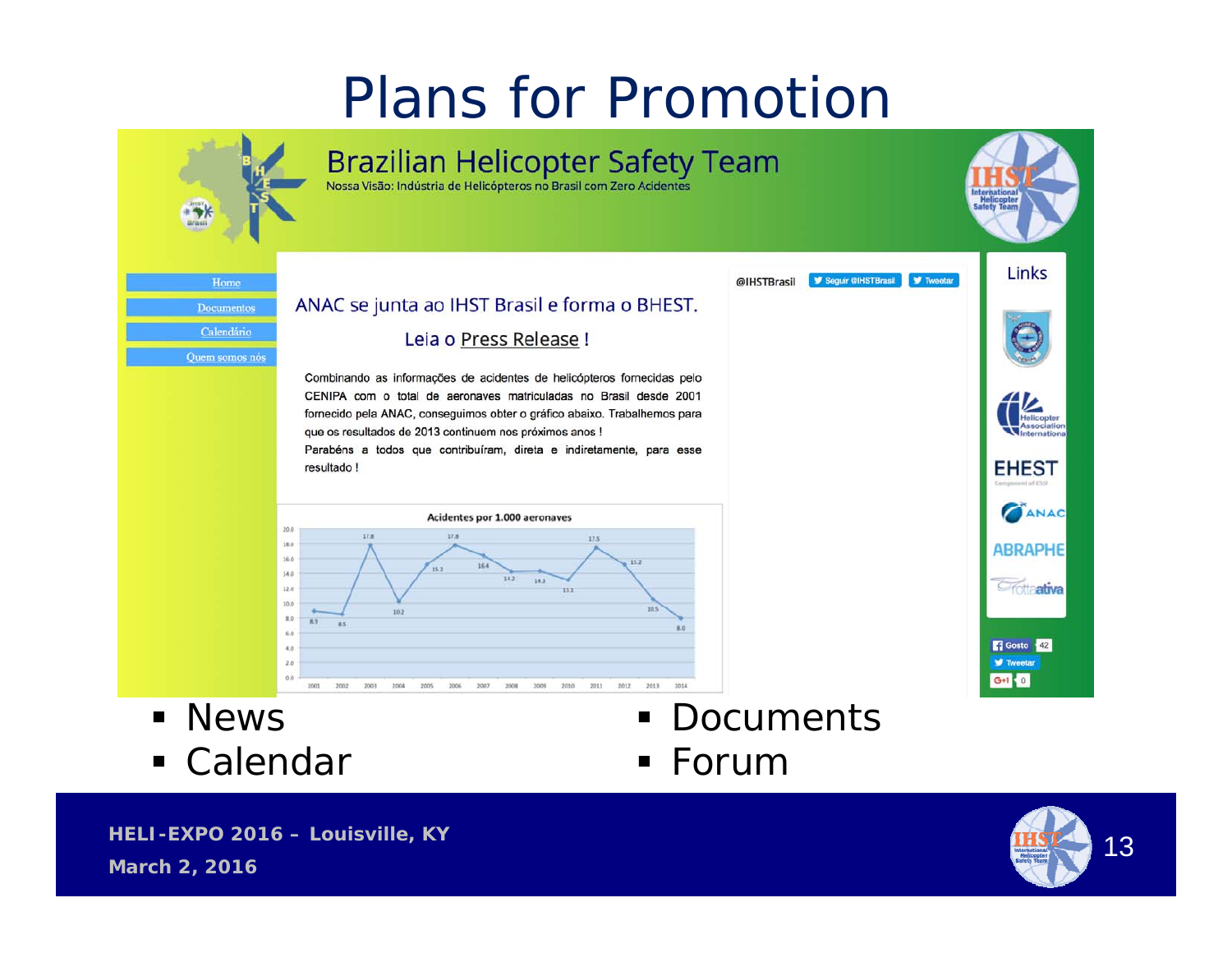## Plans for Promotion

| <b>BHEST</b><br>f |          |                         |                  | $\hbox{\tt Q}$                           | <b><i>I</i></b> <sub>s</sub> Bruno   |       | Home $20+$ $\qquad \qquad$ $\qquad \qquad$ $\qquad \qquad$ $\qquad \qquad$ $\qquad \qquad$ $\qquad \qquad$ $\qquad \qquad$ $\qquad \qquad$ $\qquad \qquad$ |
|-------------------|----------|-------------------------|------------------|------------------------------------------|--------------------------------------|-------|------------------------------------------------------------------------------------------------------------------------------------------------------------|
| Page              | Messages | Notifications           | Insights         | Publishing Tools                         |                                      |       | Settings<br>Help $\star$                                                                                                                                   |
| $\circ$           |          |                         |                  |                                          |                                      |       | Promote                                                                                                                                                    |
|                   |          |                         |                  | <b>BHEST</b>                             |                                      |       | <b>THIS WEEK</b>                                                                                                                                           |
|                   |          |                         | <b>SALLUS YR</b> |                                          |                                      |       | 40<br>Post Reach                                                                                                                                           |
|                   |          |                         |                  | <b>Matthewserver Chattain</b>            |                                      |       | $\overline{7}$<br>Post Engagement                                                                                                                          |
|                   |          |                         |                  | <b>SANDROOM THEN</b><br>Segurança de Voo |                                      |       | 0<br><b>Website Clicks</b>                                                                                                                                 |
| IHST,             |          | <b>BHEST</b>            |                  | <b>Create Call to Action</b>             | $\frac{1}{2}$ Like<br><b>Message</b> | 0.0.0 | Recent                                                                                                                                                     |
| <b>Brasil</b>     |          | Non-Profit Organization |                  |                                          |                                      |       | 2015                                                                                                                                                       |
|                   |          | Timeline                | About            | Photos<br>Likes<br>More $\sim$           |                                      |       |                                                                                                                                                            |

E Social Media interaction has grown in the last year

**March 2, 2016**





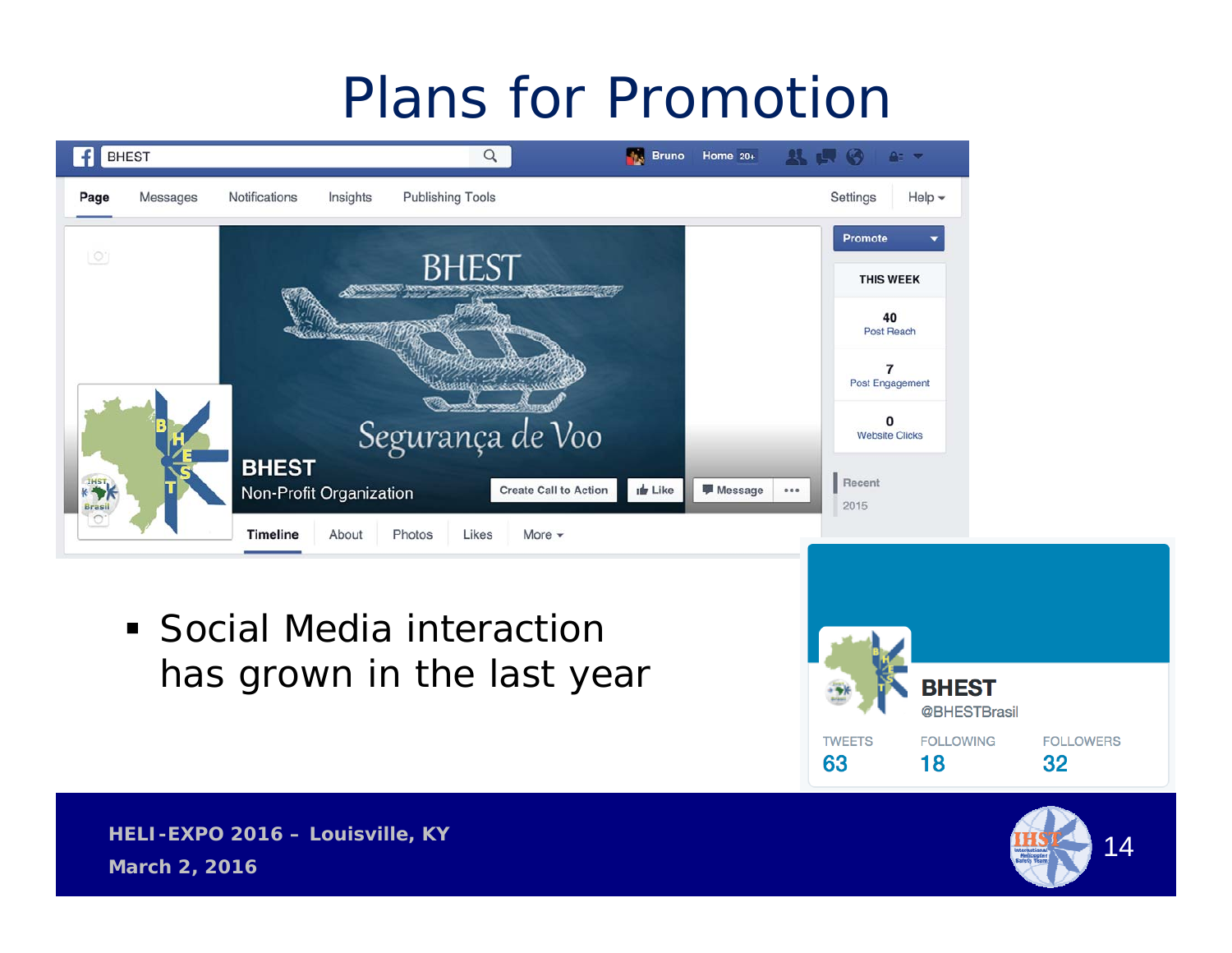# Support from Stakeholders

- 1. OEM participation:
	- $\blacksquare$ HELIBRAS (Airbus Helicopters) and Robinson – more active
	- $\blacksquare$ AgustaWestland and Sikorsky
- 2. Helibras also provides financial support
- 3. ABRAPHE has become a huge player
- 4. ANAC is still not fully committed
- 5. Raising funds is problematic